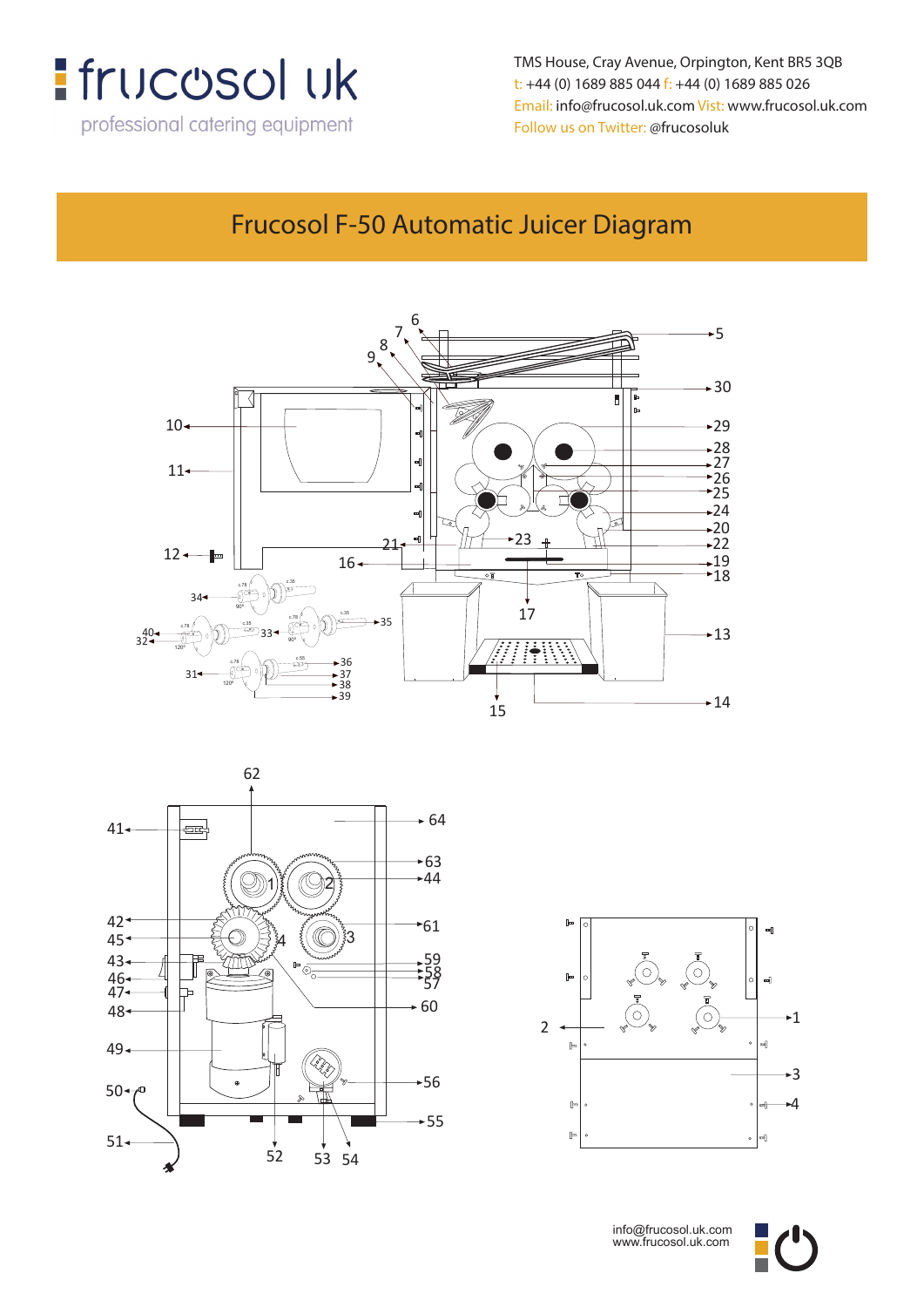# **:** frucosol uk

professional catering equipment

TMS House, Cray Avenue, Orpington, Kent BR5 3QB t: +44 (0) 1689 885 044 f: +44 (0) 1689 885 026 Email: info@frucosol.uk.com Vist: www.frucosol.uk.com Follow us on Twitter: @frucosoluk

### Frucosol F-50 Automatic Juicer Diagram

| <b>REF</b> | <b>NO</b> | <b>Frucosol F50 Automatic Juicer Spare Parts</b> | Price   |
|------------|-----------|--------------------------------------------------|---------|
| f50-001    | 01        | <b>Black spacer</b>                              | £11.00  |
| f50-002    | 02        | Top case back                                    | £143.00 |
| f50-003    | 03        | Under case back                                  | £81.40  |
| f50-004    | 04        | Screw M5*10                                      | £1.10   |
| f50-005    | 05        | Storge basket 4 kg                               | £110.00 |
| $f50-005q$ |           | Storge basket 10 kg                              | £132.00 |
| f50-006    | 06        | Ramp C                                           | £88.00  |
| f50-007    | 07        | Ramp B                                           | £66.00  |
| f50-008    | 08        | Hinge                                            | £79.20  |
| f50-009    | 09        | Screw M4*10                                      | £1.10   |
| f50-010    | 10        | Door glass                                       | £35.20  |
| f50-011    | 11        | Front cover                                      | £330.00 |
| f50-011X   |           | Front cover X                                    | £330.00 |
| f50-011X1  |           | Lug X                                            | £15.40  |
| f50-012    | 12        | <b>Black screw</b>                               | £8.80   |
| f50-013    | 13        | Plastic cube                                     | £15.40  |
| f50-013i   |           | Inox cube                                        | £99.00  |
| f50-014    | 14        | Tray for glasses                                 | £44.00  |
| f50-015    | 15        | Grating for glasses                              | £55.00  |
| f50-016    | 16        | Filter                                           | £79.20  |
| f50-017    | 17        | Filter shooter                                   | £17.60  |
| f50-018    | 18        | Filter funnel                                    | £165.00 |
| f50-019    | 19        | <b>Bottom M4</b>                                 | £13.20  |
| f50-020    | 20        | Peel extractor R                                 | £33.00  |
| f50-021    | 21        | Peel extractor L                                 | £33.00  |
| f50-022    | 22        | Support extractor R                              | £26.40  |
| f50-023    | 23        | Support extractor I                              | £26.40  |
| f50-024    | 24        | Squeezer ball                                    | £70.40  |
| f50-025    | 25        | Support cutting blade                            | £44.00  |
| f50-026    | 26        | Cutting blade                                    | £79.20  |
| f50-027    | 27        | Screw M5*10                                      | £1.10   |
| f50-028    | 28        | Yellow screw                                     | £8.80   |
| f50-029    | 29        | Hollow item                                      | £70.40  |
| f50-030    | 30        | Support front cover                              | £13.20  |
| f50-031    | 31        | Squeezer shaft 4                                 | £101.20 |
| f50-031X   |           | Squeezer shaft 4 X                               | £165.00 |
| f50-032    | 32        | Squeezer shaft 3                                 | £101.20 |
| f50-032X   |           | Sqeezer shaft 3 X                                | £165.00 |
| f50-033    | 33        | Squeezer shaft 1                                 | £101.20 |
| f50-033X   |           | Squezer shaft 1 X                                | £165.00 |
| f50-034    | 34        | Squeezer shaft 2                                 | £101.20 |



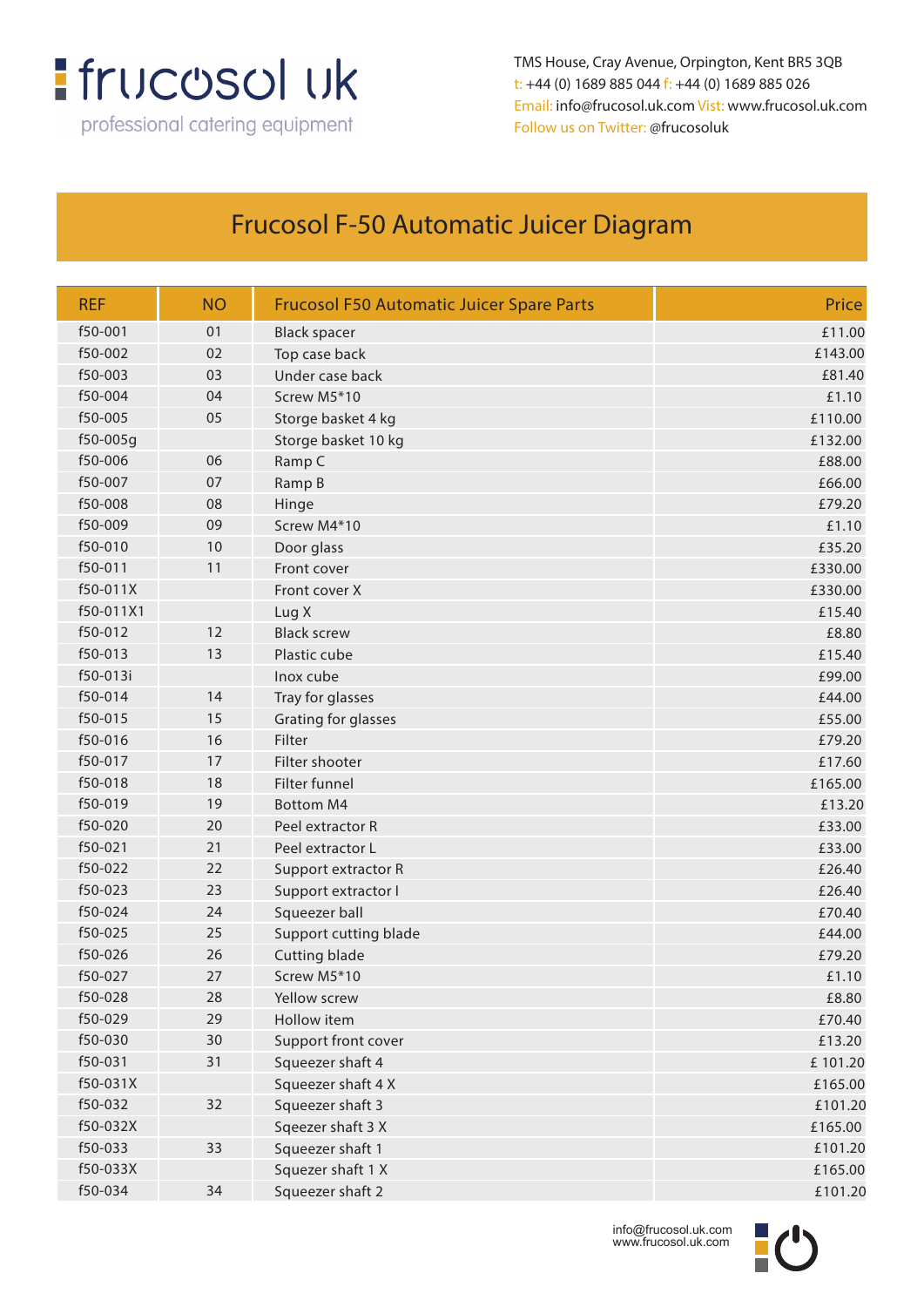## **:** frucosol uk

professional catering equipment

TMS House, Cray Avenue, Orpington, Kent BR5 3QB t: +44 (0) 1689 885 044 f: +44 (0) 1689 885 026 Email: info@frucosol.uk.com Vist: www.frucosol.uk.com Follow us on Twitter: @frucosoluk

### Frucosol F-50 Automatic Juicer Diagram

| <b>REF</b> | <b>NO</b> | <b>Frucosol F50 Automatic Juicer Spare Parts</b> | Price   |
|------------|-----------|--------------------------------------------------|---------|
| f50-034X   |           | Squeezer shaft 2 X                               | £165.00 |
| f50-035    | 35        | Peg 35'                                          | £33.00  |
| f50-036    | 36        | Peg 55'                                          | £33.00  |
| f50-037    | 37        | Bearing of squeezer shaft                        | £26.40  |
| f50-038    | 38        | o-ring seal                                      | £3.30   |
| f50-39     | 39        | Yellow space                                     | £15.40  |
| f50-40     | 40        | Peg 78'                                          | £44.00  |
| f50-41     | 41        | Security switch                                  | £15.40  |
| f50-42     | 42        | Conical gear 29                                  | £96.80  |
| f50-43     | 43        | Conical gear 14                                  | £83.60  |
| f50-44     | 44        | Separator large                                  | £13.20  |
| f50-45     | 45        | Separator short                                  | £13.20  |
| f50-46     | 46        | Switch                                           | £8.80   |
| f50-47     | 47        | Fuse holder                                      | £6.60   |
| f50-48     | 48        | Fuse                                             | £1.10   |
| f50-49     | 49        | Motor                                            | £600.00 |
| f50-49X    |           | Motor X                                          | £660.00 |
| f50-049X2  |           | <b>Transformer X</b>                             | £209.00 |
| f50-049X3  |           | <b>Black Screw</b>                               | £30.80  |
| f50-049X4  |           | Carbon brush                                     | £15.40  |
| f50-049X5  |           | Iron gear                                        | £79.20  |
| f50-049X6  |           | Cooper gear                                      | £99.00  |
| f50-049X7  |           | Cooper gear X                                    | £79.20  |
| f50-049X8  |           | Output gear X                                    | £79.20  |
| f50-049X9  |           | Pin                                              | £2.20   |
| f50-049X10 |           | Shaft bearing                                    | £35.20  |
| f50-049X11 |           | <b>Breaker</b>                                   | £44.00  |
| f50-049X12 |           | Output shaft X                                   | £88.00  |
| f50-049X13 |           | Motor spacer X                                   | £8.80   |
| f50-049X14 |           | Cooper spacer X (shaft)                          | £52.80  |
| f50-049X15 |           | Circlip X                                        | £6.60   |
| f50-50     | 50        | Network cable cover                              | £13.20  |
| f50-51     | 51        | network cable                                    | £26.40  |
| f50-52     | 52        | Monitor capacitor                                | £39.60  |
| f50-53     | 53        | Junction box                                     | POA     |
| f50-54     | 54        | Support junction box                             | POA     |
| f50-55     | 55        | Leg                                              | £8.80   |
| f50-56     | 56        | Screw M5* 10                                     | £1.10   |

Prices Plus VAT & Delivery